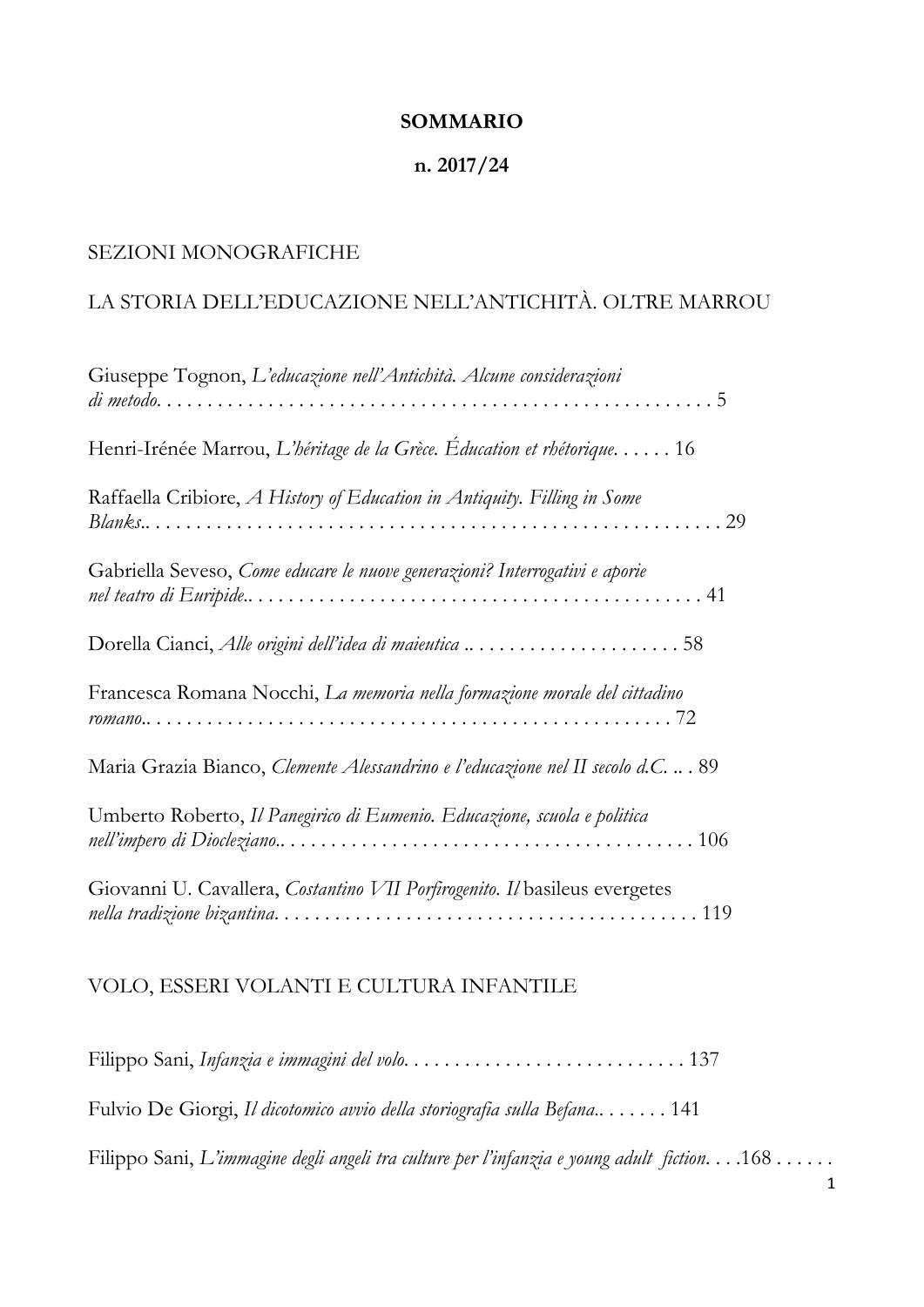| Anna Antoniazzi, Con le ali spuntate. Creature immaginarie e processi |  |
|-----------------------------------------------------------------------|--|
| Vincenzo Schirripa, Il volo delle coccinelle. Un contributo femminile |  |
| Marco Pellitteri, La morale del supereroe e il corpo eroico. Superman |  |

## MISCELLANEA

| Corinne Doria, Le «fléau de la jeunesse studieuse». Le discours médical autour |  |
|--------------------------------------------------------------------------------|--|
| de la myopie scolaire dans la France de la Belle Epoque223                     |  |

| Chiara Gualdi, Educare le scout. L'Unione Nazionale Giovinette Volontarie |  |
|---------------------------------------------------------------------------|--|
|                                                                           |  |

## MEMORIE DI SCUOLA

Dominique Julia, *Le métier d'historien selon Henri-Irénée Marrou. Un exercice spirituel*.. . . . . . . . . . . . . . . . . . . . . . . . . . . . . . . . . . . . . . . . . . . . . . 287

# FONTI E DOCUMENTI

| Federico Piseri, «Qui se incomenza a fare ogni raxone per la raxone de una<br>cossa, zoè per Alcibra». Il percorso educativo di una dinastia di maestri d'abaco |     |
|-----------------------------------------------------------------------------------------------------------------------------------------------------------------|-----|
|                                                                                                                                                                 |     |
| Fulvio De Giorgi, La nuova edizione dell'Epistolario completo di Antonio                                                                                        |     |
| Rosmini. Una fonte per la storia della sua formazione roveretana 325                                                                                            |     |
| <b>NOTE E DISCUSSIONI</b>                                                                                                                                       |     |
| Paola dal Toso, Per il centenario dello scautismo cattolico. Una guida bibliografica                                                                            |     |
|                                                                                                                                                                 | 333 |
| Luciano Caimi - Xenio Toscani - Giuseppe Zago, Il metodo pedagogico                                                                                             |     |
|                                                                                                                                                                 |     |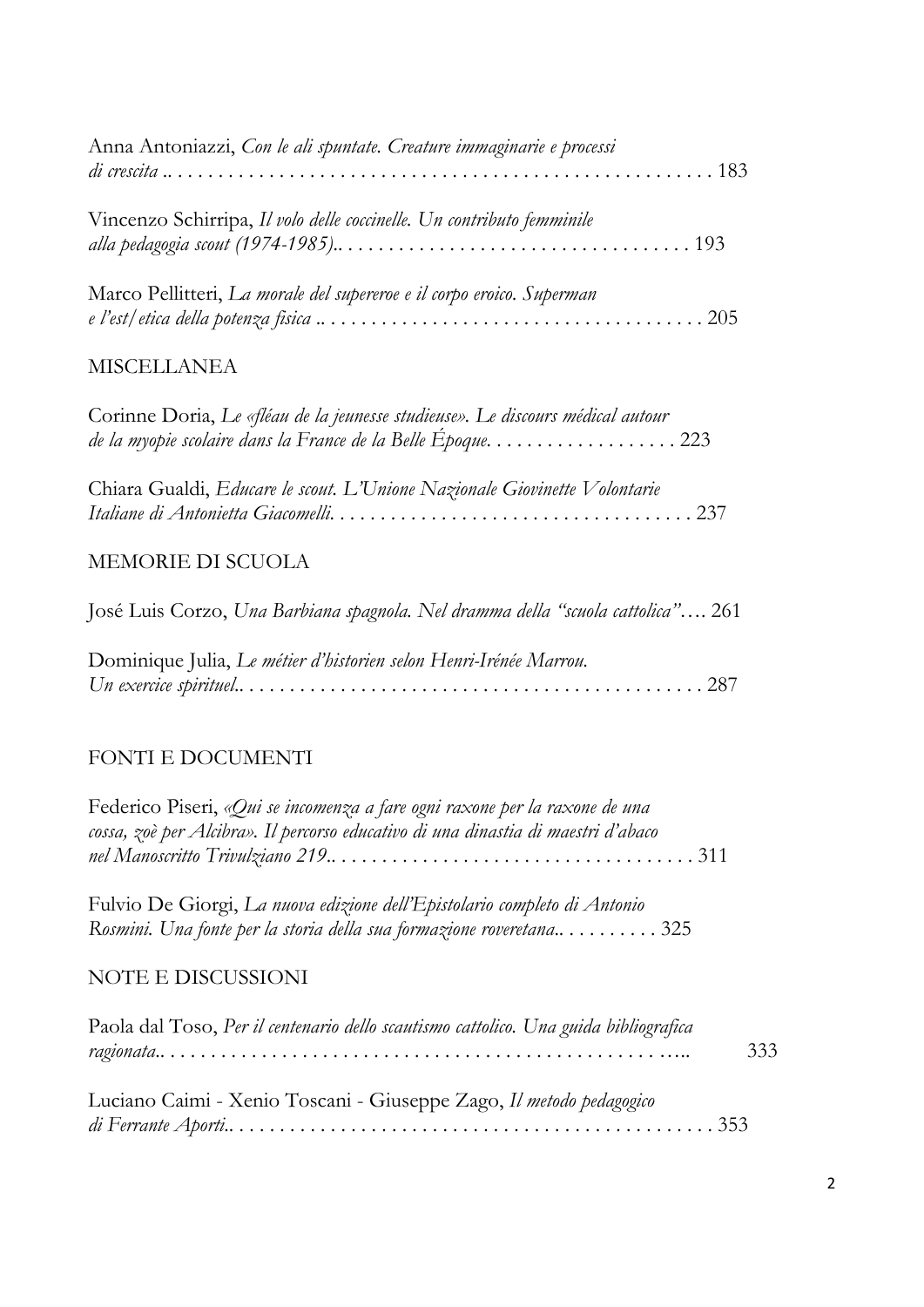### **ABSTRACTS**

#### **n. 2017/24**

A History of Education in Antiquity. *Filling in Some Blanks*, pp. 29-40

*Raffaella Cribiore*  New York University (raffaella.cribiore@nyu.edu)

**Abstract**: *The History of Education of Marrou published in 1948 remains the most authoritative voice in ancient education. Some relatively recent studies have challenged its monumental outlook and its vision of continuity or have considered some particular aspects of education. It is clear that teaching and learning in antiquity were governed by tradition as Marrou argued. In this essay I try to introduce some correctives focusing on issues that have been neglected. First, I am considering the teaching of writing at elementary levels and show that education in spite of its rigid rules never refrained from catering to practical needs. I then focus on the teaching of epistolary skills especially at the rhetorical level. I consider the correspondence of Cicero, Fronto and Marcus Aurelius, and Libanius*.

**Keywords**: *Cicero*, *Greek and Roman Egypt*, *Epistolarity*, *Fronto*, *Marcus Aurelius*, *Papyri*, *Philostratus*, *Progymnasmata*, *Rhetoric*, *Writing*.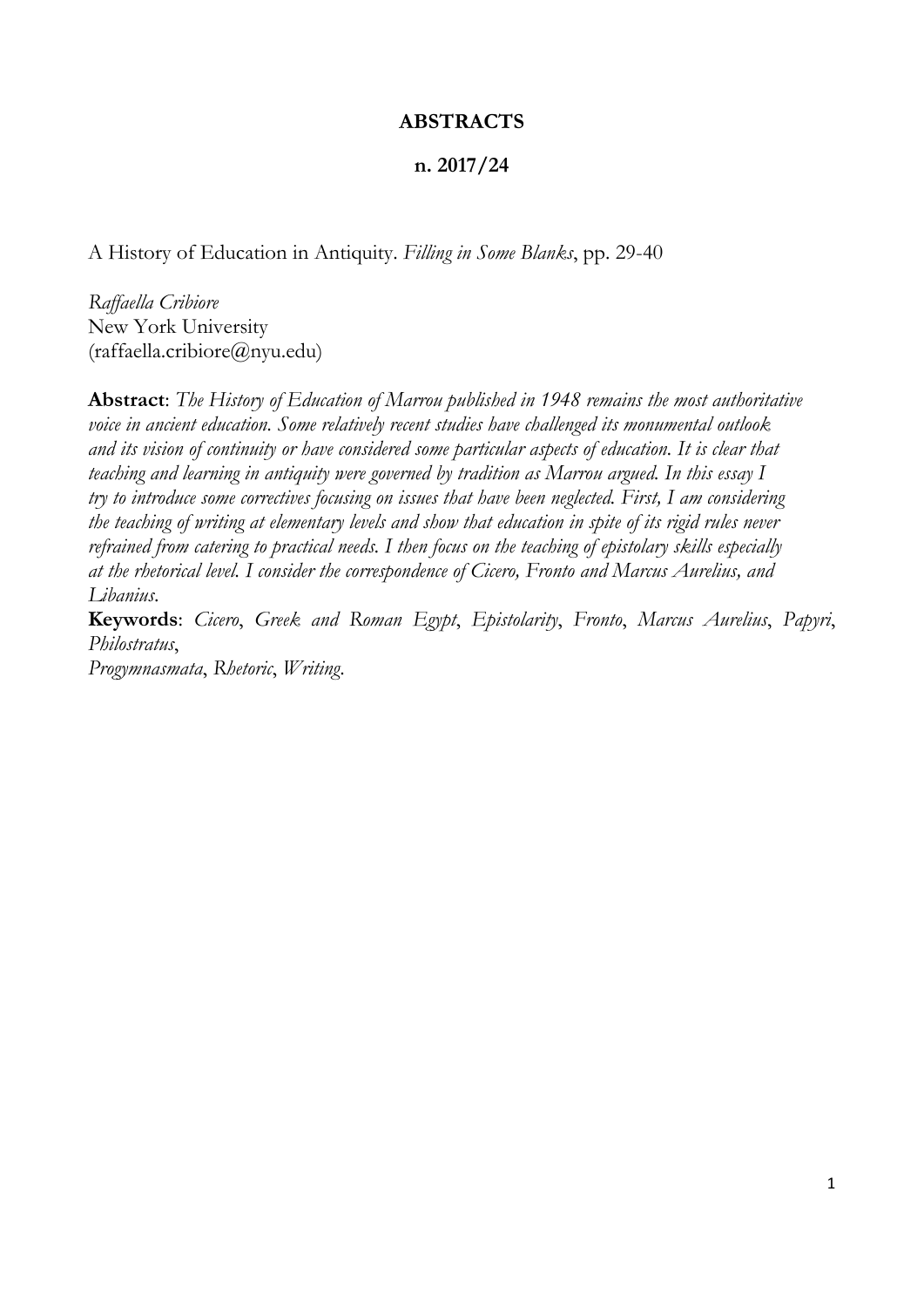Come educare le nuove generazioni? *Interrogativi e aporie nel teatro di Euripide*, pp. 41-57

*Gabriella Seveso*  Università degli Studi di Milano-Bicocca  $(gabriella.seveso@unimib.it)$ 

**Abstract**: *The issue of the conflict between generations is significantly connected with the deepest dimension of education: autonomy, freedom, heritage, understood in a collective and individual sense, psychological, material and cultural. This theme, which is already evident in the archaic texts of ancient Greece, emerges explicitly and articulately in literature, theater and historians of the fifth and fourth century. This paper analyzes how this subject is dealt with the tragedies of Euripides, a playwright who stages emphasizing its problematic nature and complexity. In his works we can find, in this regard, many significant questions: the difficulty of defining the rights and duties of fathers and sons, the search for a balance between tradition and innovation, the crisis of values transmitted from generation to generation. These questions were clearly perceived urgently and with anguish in his time: on the other hand, the educational revolution of the sophists and of Socrates shown that it was necessary to think in a new way the heritage and tradition*.

**Keywords**: *Education and conflict between generations in ancient Greece*, *Education and tradition in ancient Greece*, *Education and generations in theater of Euripides*, *Fathers and sons in theater of Euripides*, *Family education in theater of Euripides*.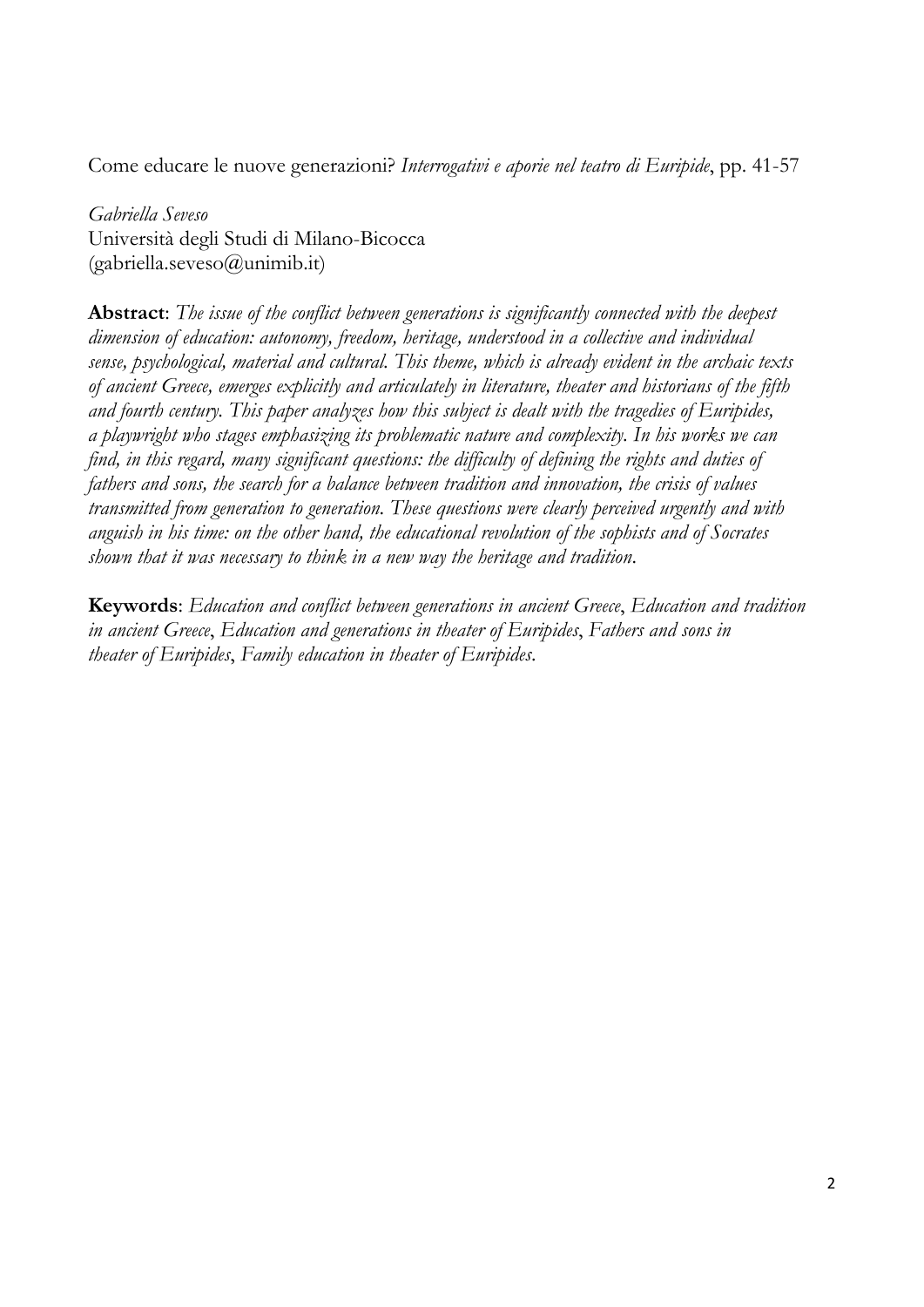Alle origini dell'idea di maieutica, pp. 58-71

*Dorella Cianci*  Università Lumsa, Roma (d.cianci@lumsa.it)

**Abstract**: *In this research, I chose some neighboring words, obstetrics, midwifery, to analyze not only the Socratic method, but to try to find the origins of the idea of a cultural birth before and after Socrates. The survey begins with quotations from Plato's dialogue,* Theaetetus. *The main problem is: was the Socratic one a true maieutic method of eliciting knowledge in the mind of a person by interrogation and insistence on close and logical reasoning? This study tries to put some questions to discuss a great theme repeated for centuries, even through a lexical search*.

**Keywords**: *Obstetrics*, *Midwifery*, *Socratic's method*, *Socrates*, *Plato*, Theaetetus, *Western education*, *Paradox*.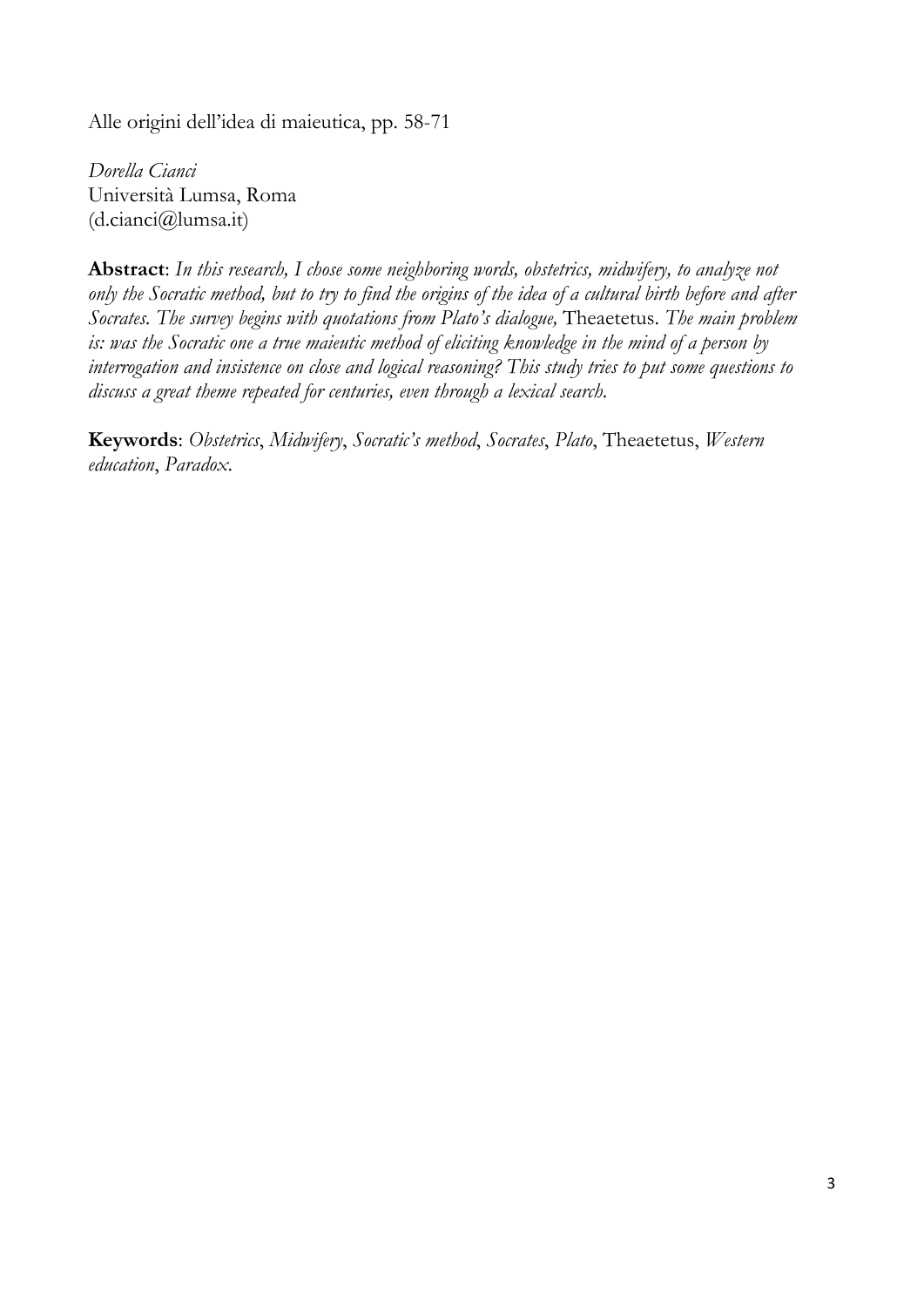La memoria nella formazione morale del cittadino romano, pp. 72-88

*Francesca Romana Nocchi*  Università degli Studi della Tuscia (francescaromananocchi@yahoo.it)

**Abstract**: *Throughout the ancient world, memory played a crucial role in the personal training of the* civis Romanus. *In a society where the education system was largely based on the notions transmitted by the magister to his students, whose minds collected and absorbed the information given, memory represented the tool through which every single learner was able to preserve and recover knowledge. Within the school* curriculum *masterminded by Quintilian in the* Institutio oratoria, *the moral and technical education paths perfectly coincided: according to Quintilian, memory enabled young students to learn and reproduce the several literary models of outstanding personalities that redefined a whole culture. Moreover, another important role that the author attributes to memory, is to facilitate the learning process concerning the general and technical skills that a formal student must have had in order to become an orator. The ancients were perfectly aware of the instrument's importance to such an extent that they developed a specific technique (*ars memoriae*) whose main task consisted of increasing the potential of natural memory: despite being previously explored in Greece, the Roman society is the one that fully theorized this technique that ended up being strongly characterized by a recurring influence from Latin culture and tradition, in particular the close connection between Roman identity and physical space. In such a perspective memory, as an instrument of preservation and reutilisation of knowledge, became an essential and fundamental element for the individual's personal training*.

**Keywords**: *Memory*, *Training*, *Education*, *Oratory*, *Quintilian*, *Tradition*.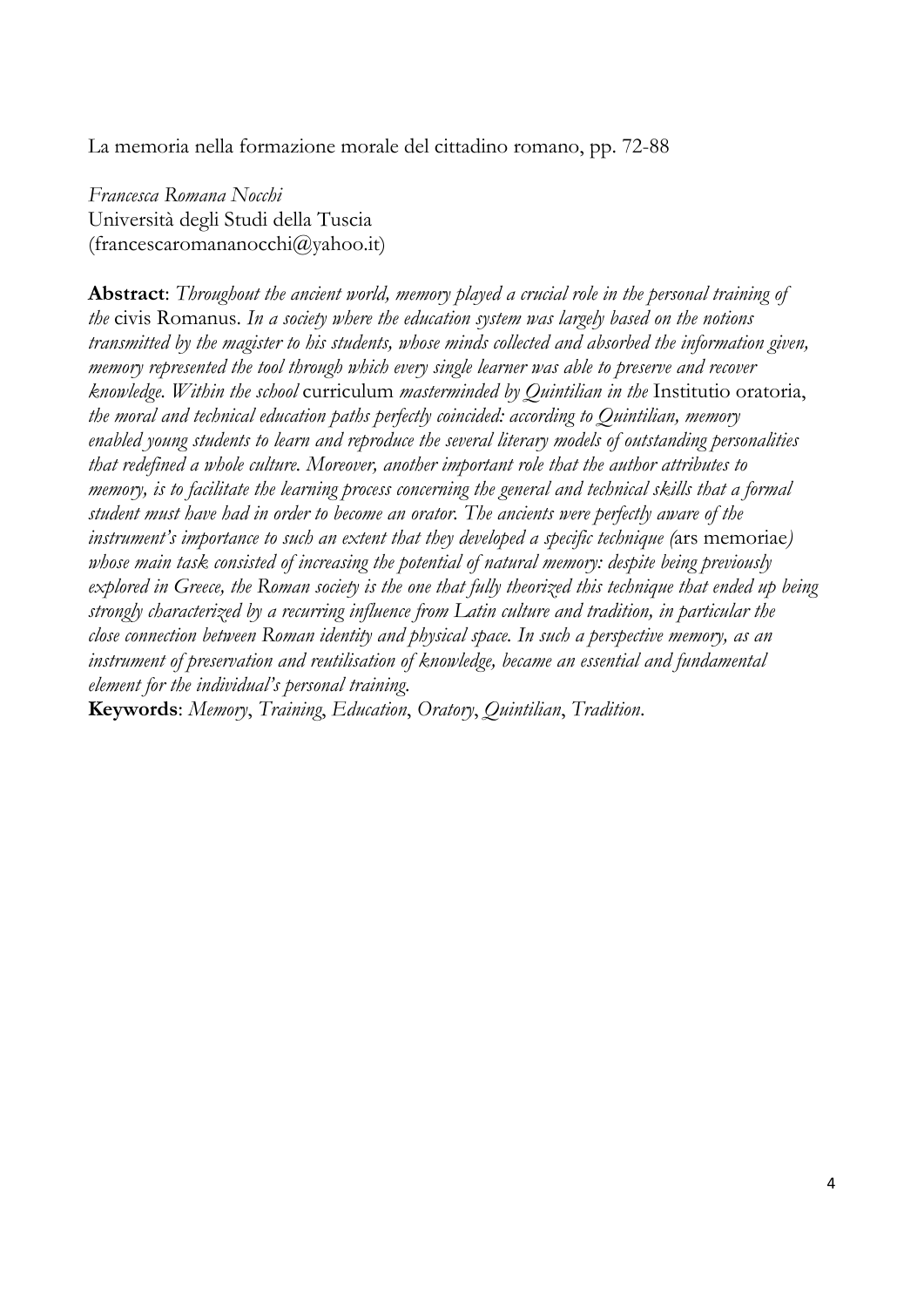Clemente Alessandrino e l'educazione nel II secolo d.C., pp. 89-105

*Maria Grazia Bianco*  Università Lumsa, Roma,  $(biancomp@tini.t)$ 

**Abstract**: *The life and work of Clement of Alexandria (150-215 ca.) are characterized by the ability to learn how to "live forever"* (ajei; zh`n). *It is clear that man stands in need of truth and it is certain that truth can be learned and communicated. Education, even if its explicit mention is rare, is at the heart of the writing of Clement of Alexandria and it constitutes his guiding principle. It is worth noting that Clement of Alexandria gathers ideas-reflections in a work* (Stromateis) *for his old age: this shows that he conceives the formation, of the master too, as a perpetual activity to be accomplished even when one does not "work" any longer. The educator remains a person who "grows", "forms oneself, and is not content to remain where he has reached", hence "where one is". Education does not end, it has the ability and the task of modifying the existence, or rather the person, makes it new, disciple of God Truth-Love that saves. It becomes a lifestyle and it can be transmitted; it is the life span of a person who has welcomed the Christian message. It is to be understood as the development of the faith-oriented intellect. Clement poses the problem of the relationship between simple faith not deepened and faith that is conscious and deepened; he also opens up to the theme of faith-culture, underlining the relationship between each human being and the person of Jesus the Lord, crucified and resurrected, the Savior. Clement of Alexandria knows and shows the Incarnate Word with the function of Logos protretticos, paidagogos, didaskalos, and highlights His presence and role in getting to know, learn and teach the truth*.

**Keywords**: *Learning*, *Learning stages*, *Truth*, *Communication*, *Education*, *Freedom*, *Choice*.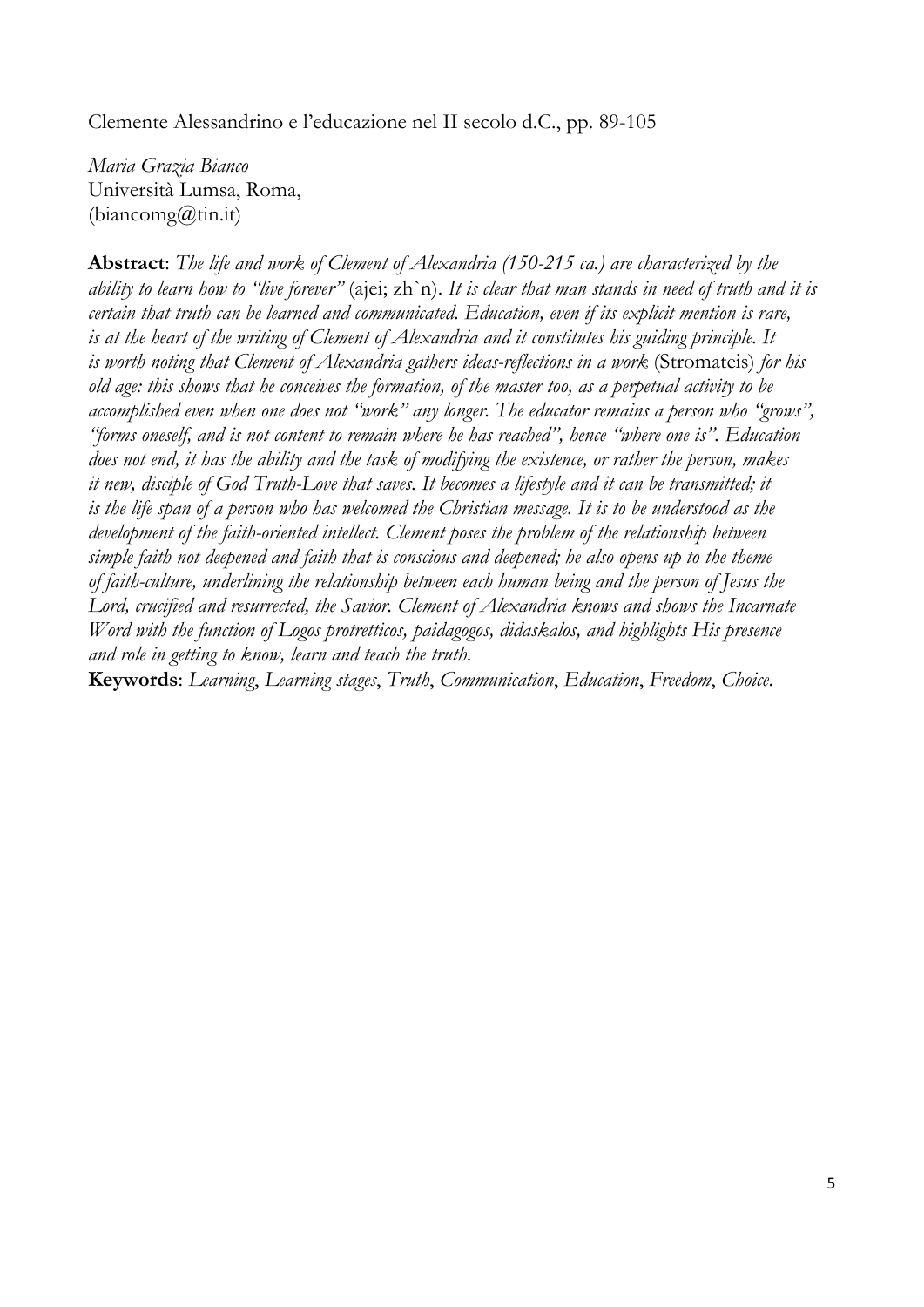Il *Panegirico* di Eumenio Educazione, scuola e politica nell'impero di Diocleziano, pp. 106-118

*Umberto Roberto*  Università Europea di Roma (Umberto.Roberto@unier.it)

**Abstract**: *Diocletian and his colleagues succeeded in saving the Roman Empire from the crisis of the 3rd century (235-284 ad). The imperial government focussed on the cities to consolidate the recovery. According to Eumenius'* Panegyric *(298 ad), in the case of* Augustodunum/*Autun the intervention by the government was aimed to restore the school of rhetoric in the city. It was an act of evergetism. However, the imperial generosity was intended to strengthen the control on urban life. Therefore, Eumenius, a rhetor but also a former court official, was appointed by the Tetrarchs to the management of the school. He evidently was responsible for the education of the local youth. Young citizens of* Augustodunum *and of the other Gallic cities were expected to show loyalty to the Empire and respect for religion and tradition*.

**Keywords**: *Diocletian*, *Eumenius*, *Education*, *Youth*, *Urban community*.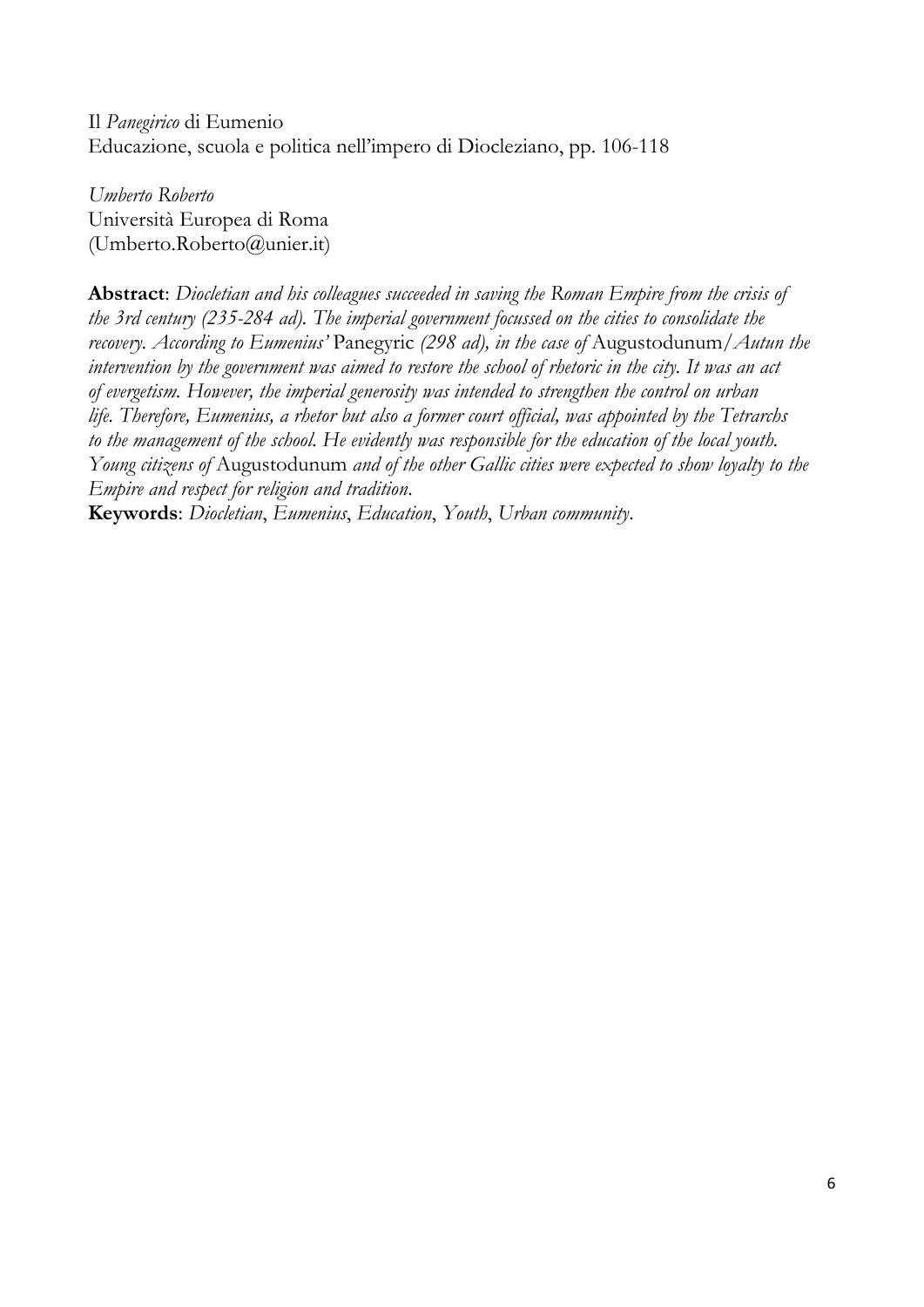Costantino VII Porfirogenito *Il* basileus evergetes *nella tradizione bizantina*, pp. 119-133

*Giovanni U. Cavallera*  Università degli Studi di Firenze (panbasileus@hotmail.it)

**Abstract**: *In the long history of the Eastern Roman Empire, classical culture has been much more than the mere foundation of the education system: it was the pivot around which the entire continuity of the Greco-Roman culture revolved; it was, indeed, the peak of Byzantine Empire, thanks to the central point of education along its whole millennial history. In this regard the emperor represented, in both a political and cultural way, the authority of tradition. Constantine VII Porphyrogenitus promotes a great work of compilation and re-write of classical texts and becomes the core of every cultural activity more than anyone before*.

**Keywords**: *Byzantium*, *Imperial patronage*, *Byzantine civilization*, *Classical heritage*, *Byzantine paideia*, *Constantine VII Porphyrogenitus*.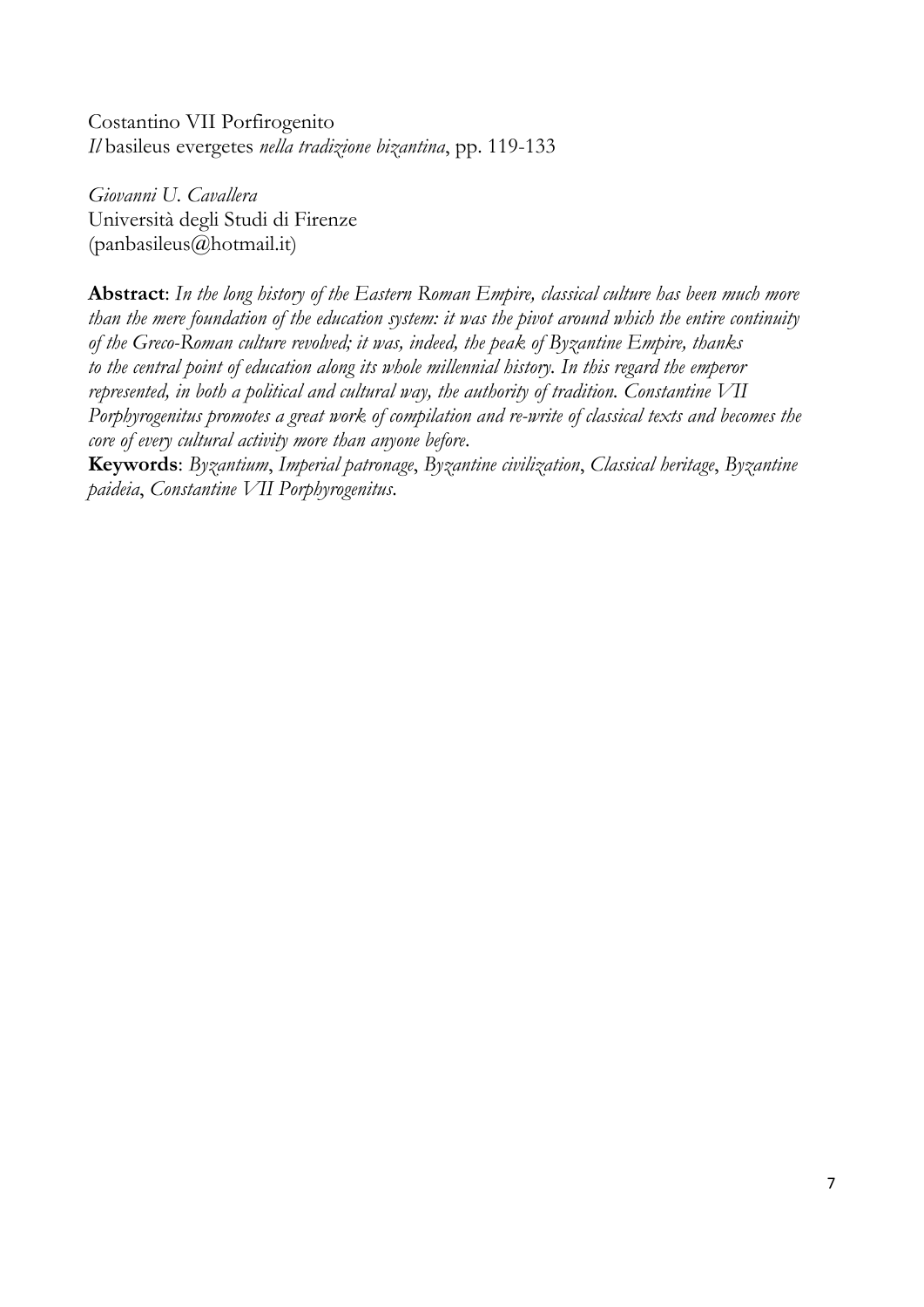Il dicotomico avvio della storiografia sulla Befana, pp. 141-167

*Fulvio De Giorgi*  Università degli Studi di Modena e Reggio Emilia (fulvio.degiorgi@unimore.it)

**Abstract**: *"Befana" is an imaginary old woman, who brings gifts to children on Epiphany. She is typical of the Italian folklore. Unlike what happened to Father Christmas, Befana has not been studied so far, especially from the historical point of view. In this essay, the author analyzes the first two works that have attempted to study the historical origin of Befana*: Istorica notizia dell'origine e del significato delle befane, *in 1766, written by Domenico Maria Manni (a Catholic point of view) and* Sacrobaccanali festeggiamenti di Firenze e specialmente noti sotto il nome di Fierucolone e di Befane, *in 1804, written by Giovanni Fabbroni (a Masonic point of view)*. **Keywords**: *Befana*, *Children's imaginary*, *Epiphany*, *Gifts to children*, *Christmas*, *Domenico Maria Manni*, *Giovanni Fabbroni*.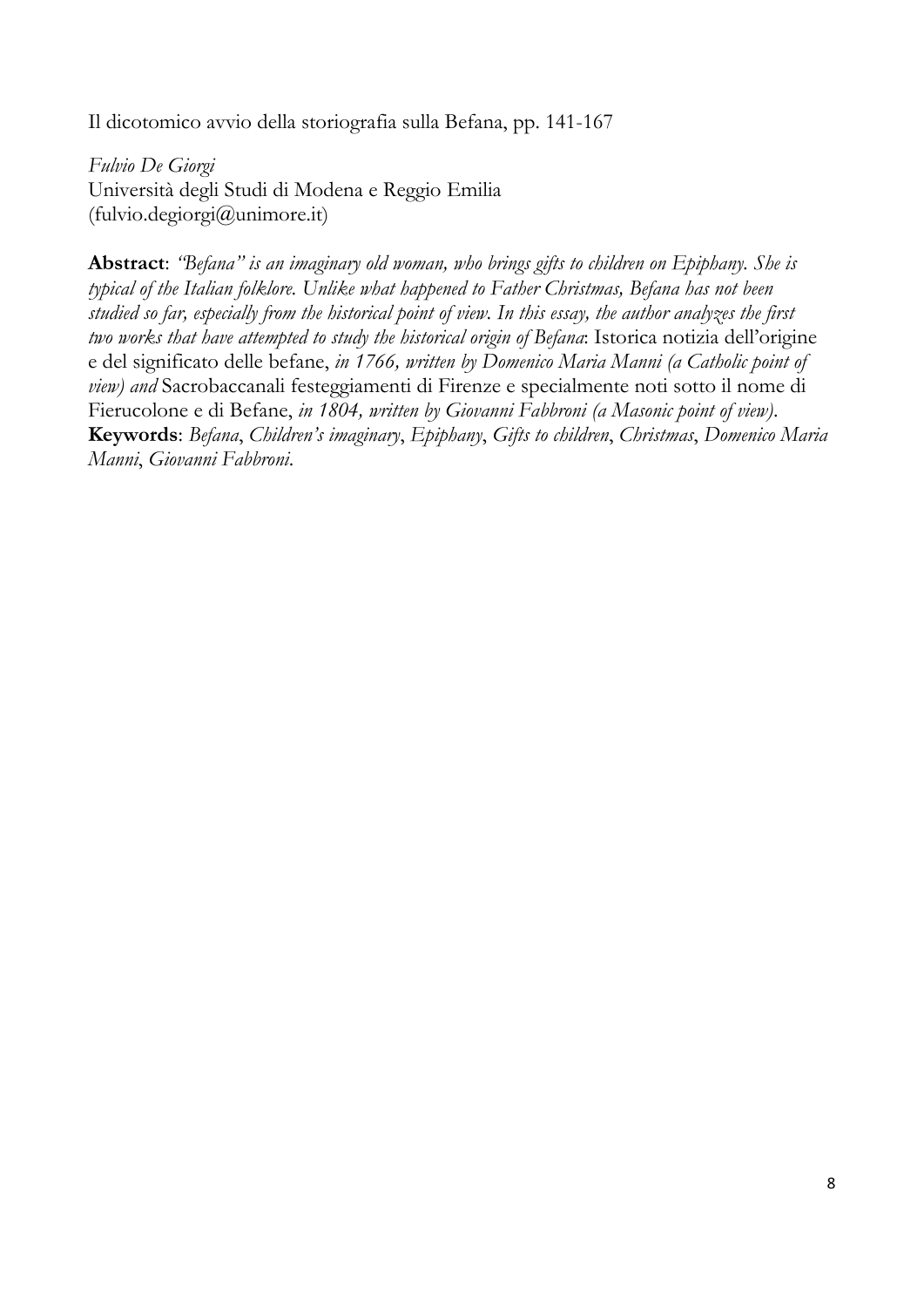L'immagine degli angeli tra culture per l'infanzia e *young adult fiction*, pp. 168-182

*Filippo Sani*  Università degli Studi di Sassari (sanifil@uniss.it)

**Abstract**: *In the first part of this study, the purpose is to analyze the image of the angel in his double nature: as image for children and as infantilized image. Both aspects are the result of a long historical process beginning in the fifteenth century. In the second part, the study describes the uses of the angel in the young adult fiction and in the paranormal romance*. **Keywords**: *Angels*, *Paranormal Romance*, *Young Adult Fiction*, *Infantilization*, *Jesuits*.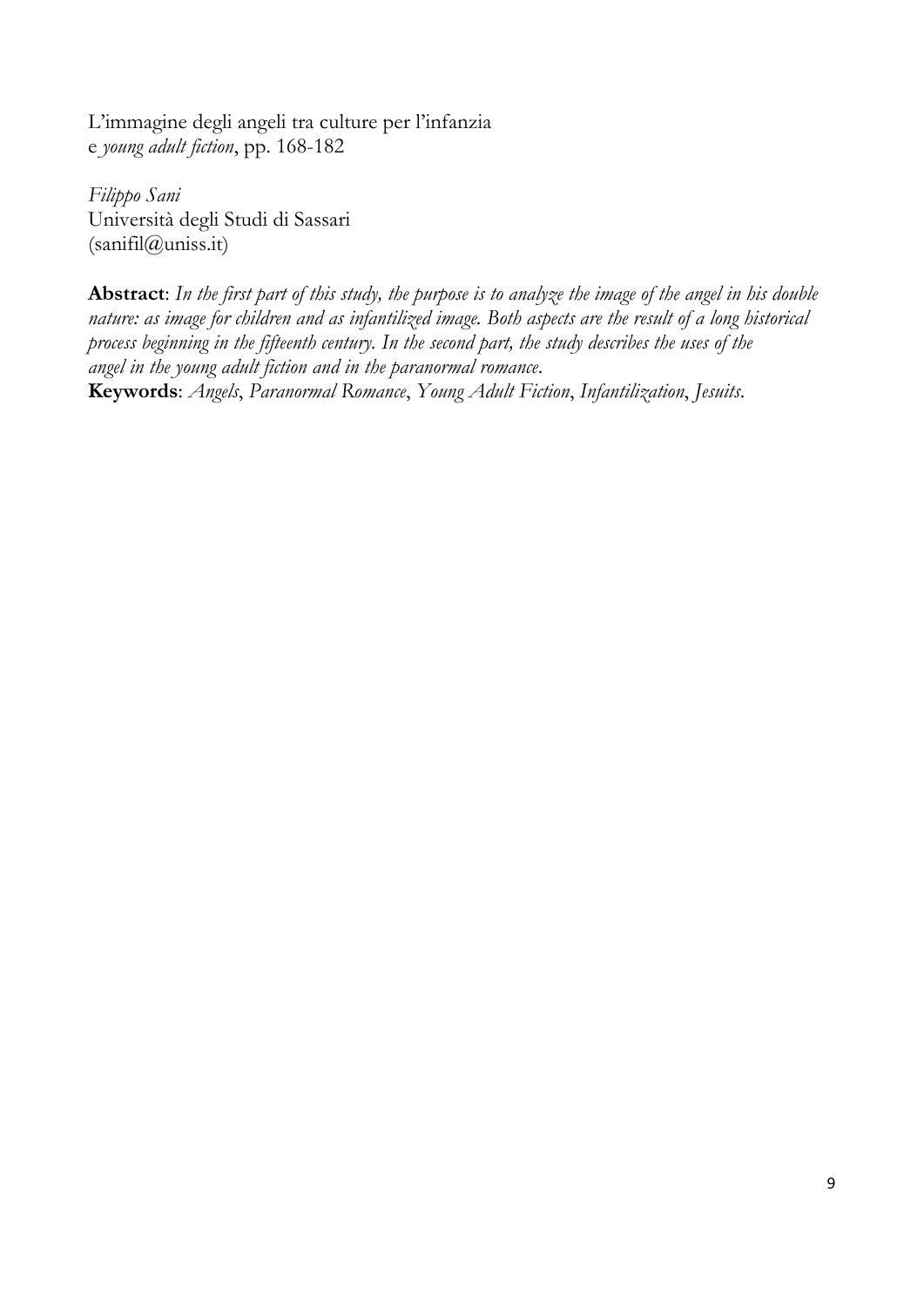Con le ali spuntate *Creature immaginarie e processi di crescita*, pp. 183-192

*Anna Antoniazzi*  Università degli Studi di Genova  $(anna.antoniazzi@unige.it)$ 

**Abstract**: *From ancient mythologies to the most recent narrative-apps many creatures share the same tragic fate: have broken (or lost) their wings. Sometimes these creatures are punished for an act of transgression against authority; other times they lose their wings for love or waiver. Often, however, – and this is the case of some emblematic protagonists of children's literature – the lost wings mark the transition from one to another state of existence, from one to another age of life. The children's literature tells, always, the opposition between the children's mobility, grasped through the metaphor of flying, and the adults' desire to keep the babies within established roles. This paper deals with growth processes through the metaphor of flight*.

**Keywords**: *Storytelling*, *Growth Processes*, *Rites of Passage*, *Flying*, *Educational Models*.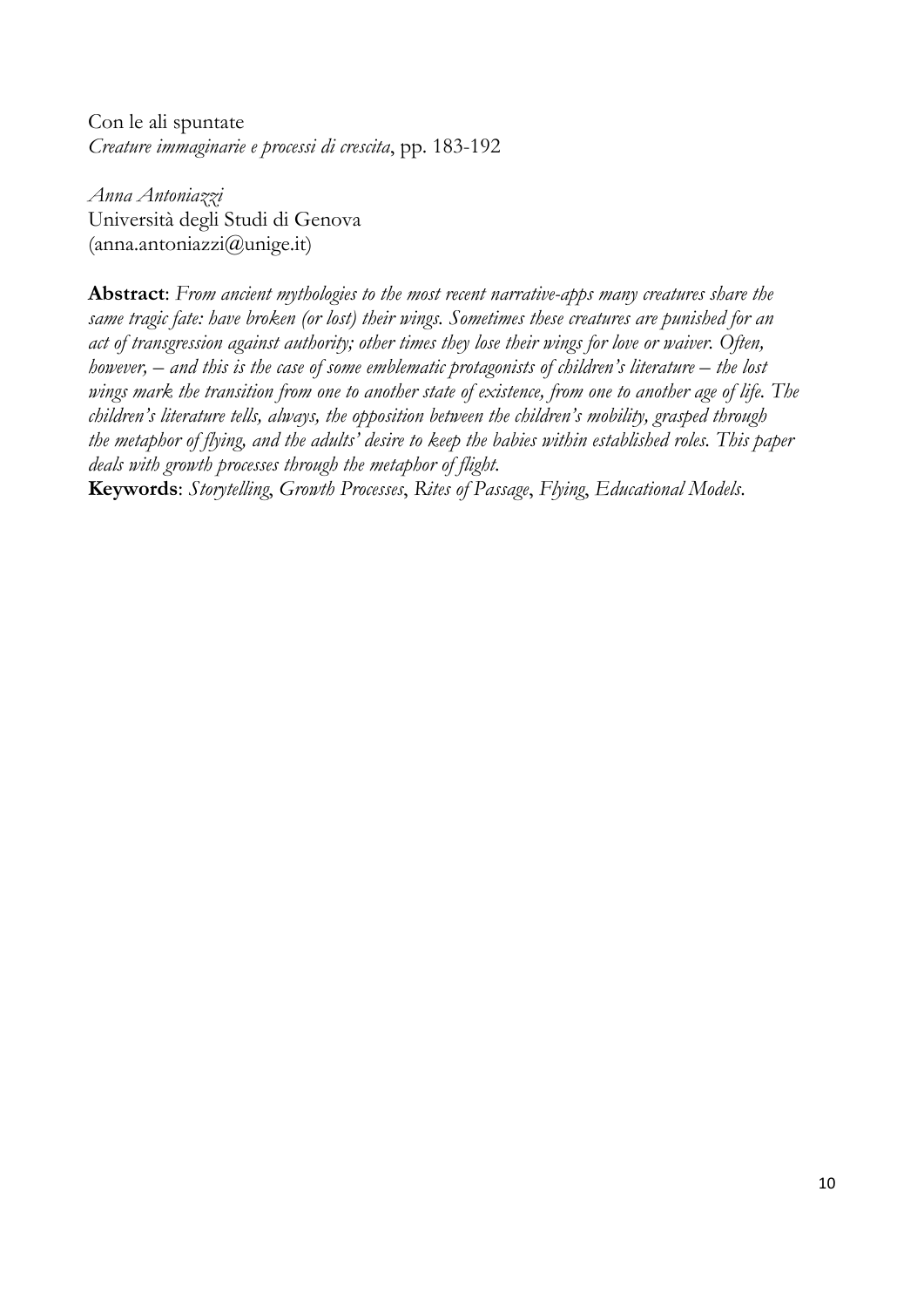Il volo delle coccinelle *Un contributo femminile alla pedagogia scout (1974-1985)*, pp. 193-204

*Vincenzo Schirripa*  Università Lumsa, Roma (v.schirripa@lumsa.it)

**Abstract**: *In 1974 the Italian catholic scout associations Agi and Asci (Associazione guide italiane, female, and Associazione scout cattolici italiani, male) merged and founded the Agesci (Associazione guide e scout cattolici italiani). A decade after, at the end of a long debate, the unified association chose and developed a pedagogic novel* (Sette punti neri) *to support the experience of Coccinelle (ladybugs)*. Coccinellism *was a legacy of the female association: baby girls were invited to play in the narrative background of a wood where speaking insects and other creatures lived together. Today, in Agesci, there are 2071* packs *of Wolf cubs (little boys and girls) playing with Kipling's* Jungle books *as a narrative background (following Baden-Powell's and Asci's tradition) and 126* circles *of Ladybugs (little girls and not so many boys) playing with* Sette punti neri. *The novel is to be read as a set of potential tools to be developed by educators' creative skills. It is one of the results of a rich and controversial debate about gender models in scout education at the dawn of the unified association*.

**Keywords**: *Pedagogic novel*, *Coeducation*, *Gender models*, *Girl scout movement*, *Ladybugs*.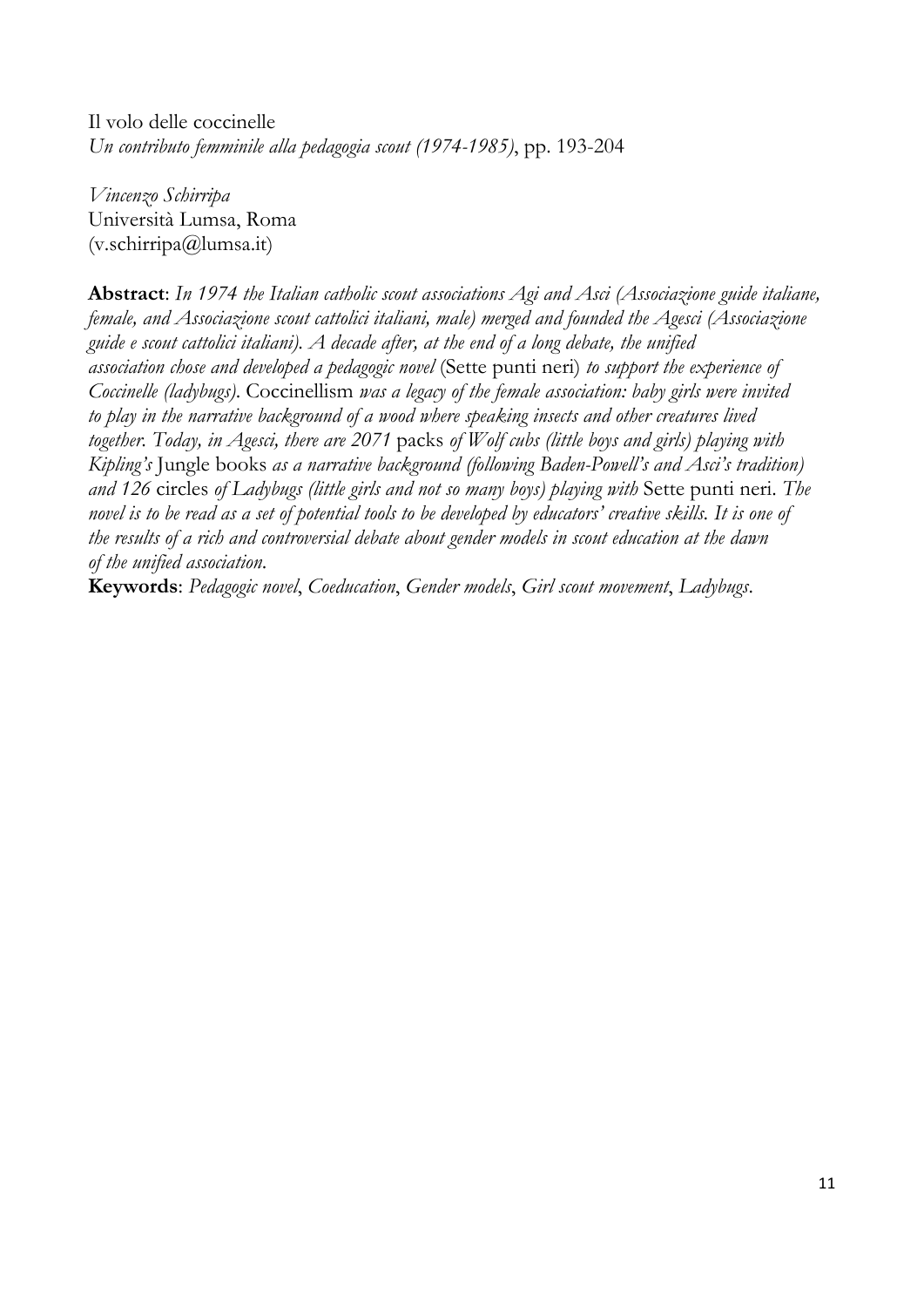La morale del supereroe e il corpo eroico *Superman e l'est* /*etica della potenza fisica*, pp. 205-222

*Marco Pellitteri*  Università di Kobe (marco.pellitteri@gmail.com)

**Abstract**: *As a character of media and youth literature, Superman has often been analysed for the meanings he is seen to represent. Among them: the cultural-religious symbology suggested since his very origin (1930s); the popularised metaphor of Nietzscheian* Übermensch; *the* grandeur *of the 1940s-50s Usa and the humanised embodiment of the* Pax Americana; *an icon of hope and ideals for young readers in a growingly cynical world; a hero perfectly fulfilling the fantasies of power of kids for his mythological skills: strength, speed, the ability to fly. The extent of the scholarship on Superman abounds both in the Usa and Europe. However, one of the less approached aspects is the hero's corporeality: the role that his body plays in establishing the character's stature and credibility. In this contribution, after a historical-critical contextualisation on the discourse of the ideology and morals of superheroes, I will hence focus on Superman's body and on the metaphorical meanings it bears, both in general and for young readers. I shall inform my discussion through a literary and sociological approach that will take into consideration various time periods and therefore social contexts in which Superman has been published: as the representations of physical vigor, manhood, and beauty change over time, the shape and the symbolic meanings of Superman's body have changed along, producing significant shifts in the way comics creators delivered to the readership the ideals Superman supposedly incarnates also through his own looks*. **Keywords**: *Comics*, *Superman*, *Body*, *Ethics*, *Ideology*.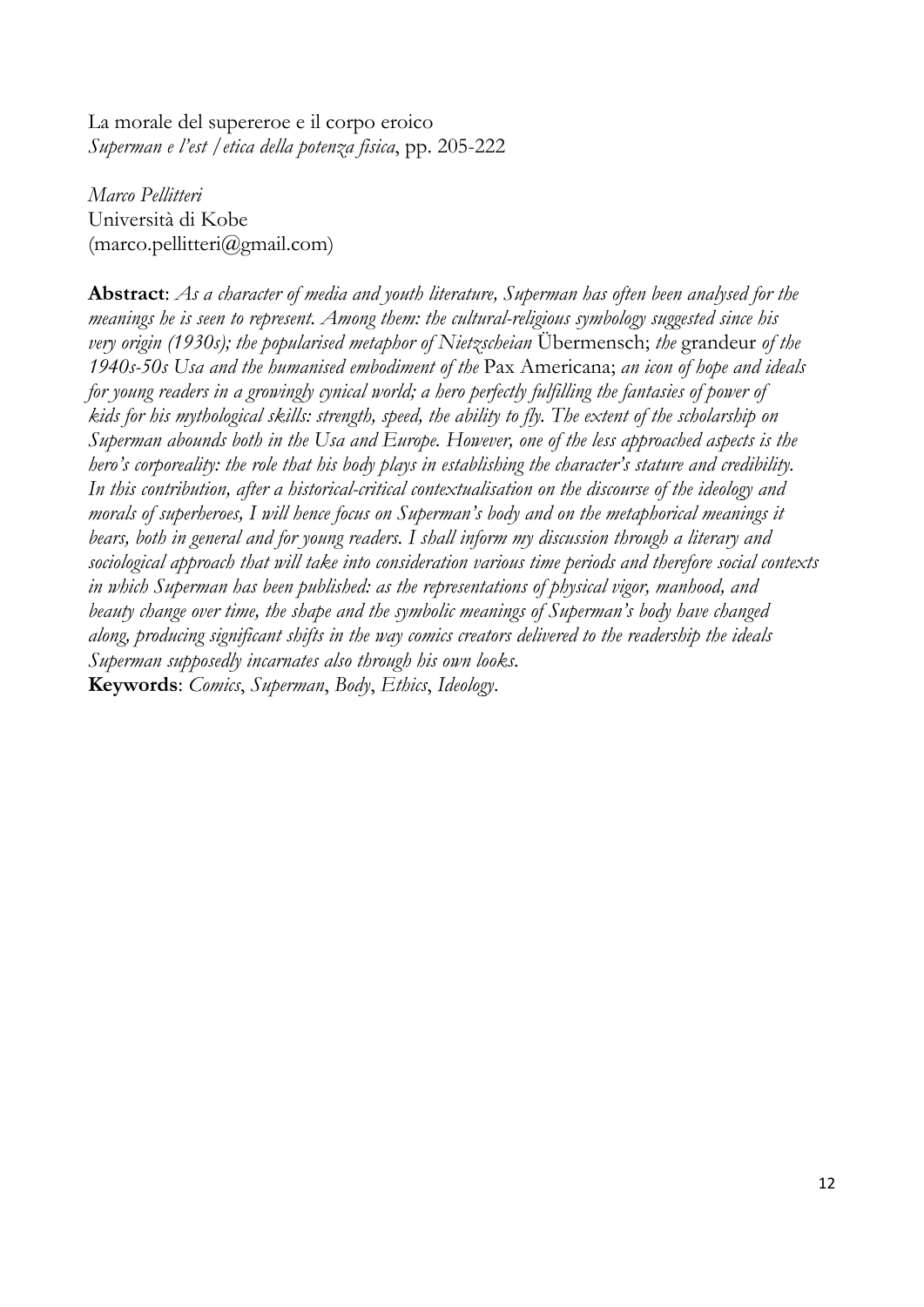Le «fléau de la jeunesse studieuse» *Le discours médical autour de la myopie scolaire dans la France de la Belle Époque*, pp. 223-236

*Corinne Doria*  Università Paris 1-Panthéon-Sorbonne (corinne.doria@gmail.com)

**Abstract**: *This article focuses on the study of myopia in France during the Belle Époque. It analyzes in particular the medical discourse surrounding this condition. The first part gives a general overview of the debates on myopia in France and in Europe in the second half of the 19th century; the second part analyzes the characteristics of the discourse of French practitioners; the third part examines the way in which issues related to myopia were understood by the non-medical world politicians and civil society - and tries to elucidate the discrepancy between the concerns raised by physicians about myopia and the measures taken to deal with this phenomenon*. **Keywords**: *History of education, History of Ophthalmology*, *History of medicine, Disability Studies*.